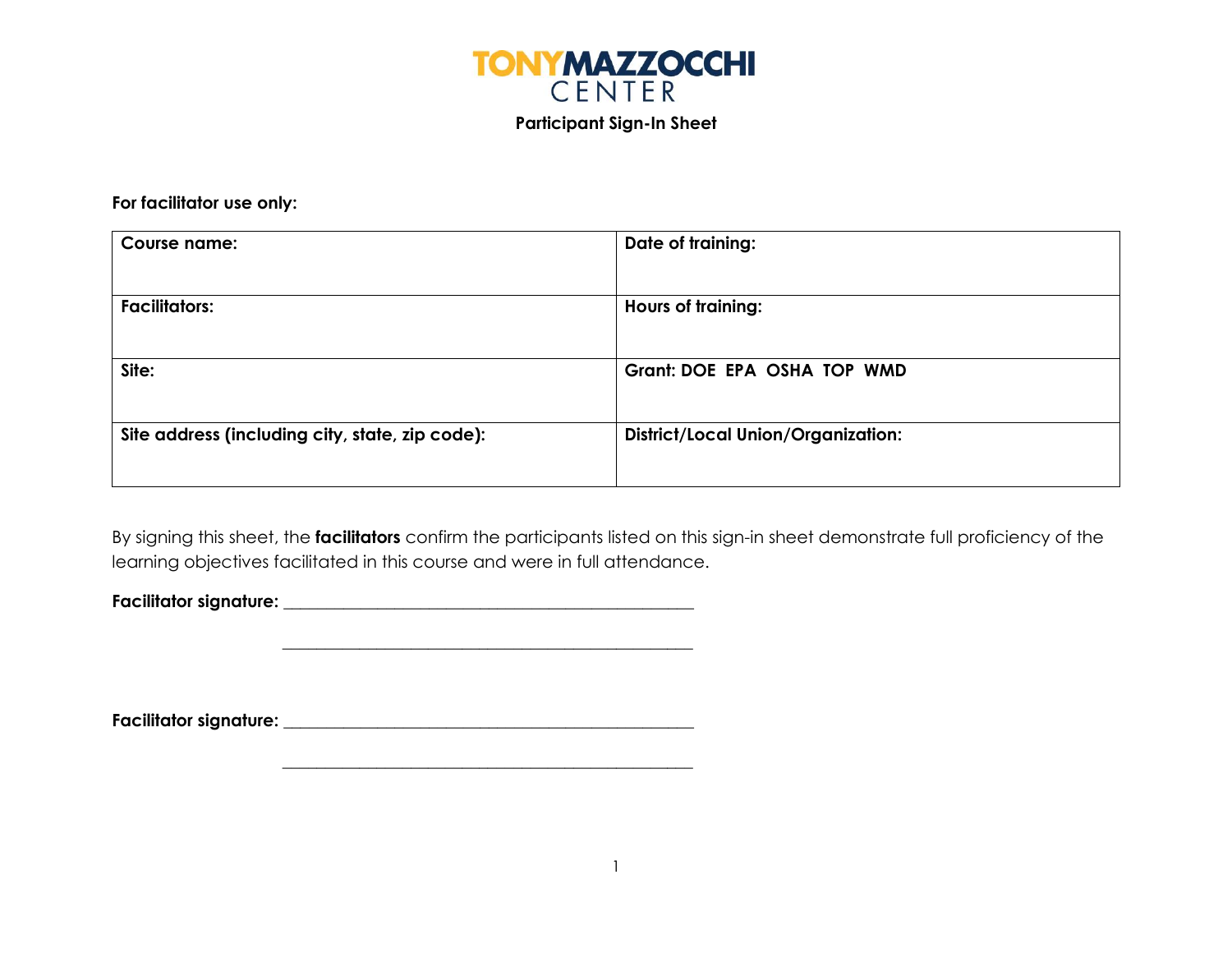

## **Date:** \_\_\_\_\_\_\_\_\_\_\_\_\_\_\_\_\_\_\_\_

| <b>Name</b> | Signature | <b>District</b> | Local union /<br>Organization | Phone | <b>Email address</b> | <b>Mailing address</b> |
|-------------|-----------|-----------------|-------------------------------|-------|----------------------|------------------------|
|             |           |                 |                               |       |                      |                        |
|             |           |                 |                               |       |                      |                        |
|             |           |                 |                               |       |                      |                        |
|             |           |                 |                               |       |                      |                        |
|             |           |                 |                               |       |                      |                        |
|             |           |                 |                               |       |                      |                        |
|             |           |                 |                               |       |                      |                        |
|             |           |                 |                               |       |                      |                        |
|             |           |                 |                               |       |                      |                        |
|             |           |                 |                               |       |                      |                        |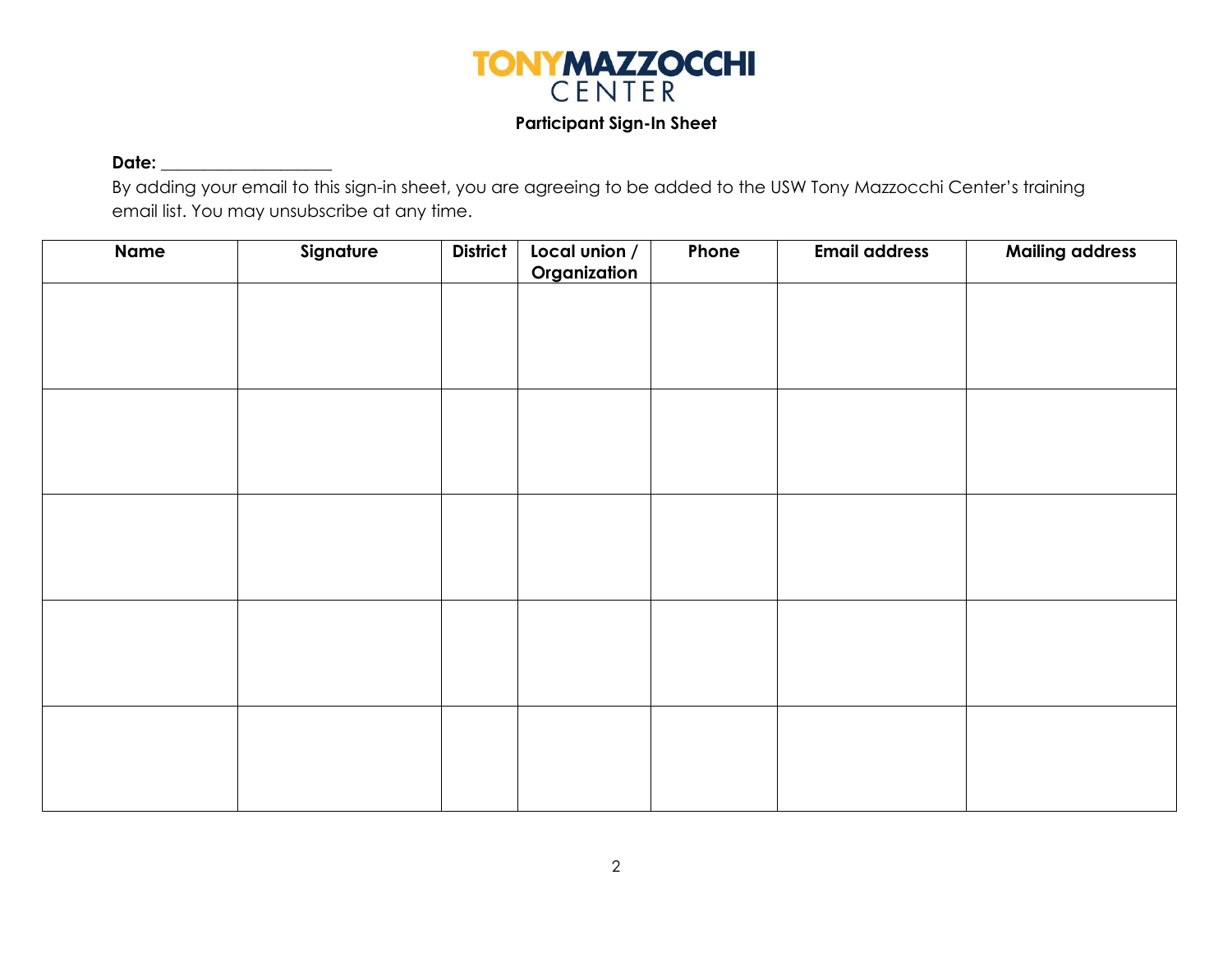

## **Date:** \_\_\_\_\_\_\_\_\_\_\_\_\_\_\_\_\_\_\_\_

| <b>Name</b> | Signature | <b>District</b> | Local union /<br>Organization | Phone | <b>Email address</b> | <b>Mailing address</b> |
|-------------|-----------|-----------------|-------------------------------|-------|----------------------|------------------------|
|             |           |                 |                               |       |                      |                        |
|             |           |                 |                               |       |                      |                        |
|             |           |                 |                               |       |                      |                        |
|             |           |                 |                               |       |                      |                        |
|             |           |                 |                               |       |                      |                        |
|             |           |                 |                               |       |                      |                        |
|             |           |                 |                               |       |                      |                        |
|             |           |                 |                               |       |                      |                        |
|             |           |                 |                               |       |                      |                        |
|             |           |                 |                               |       |                      |                        |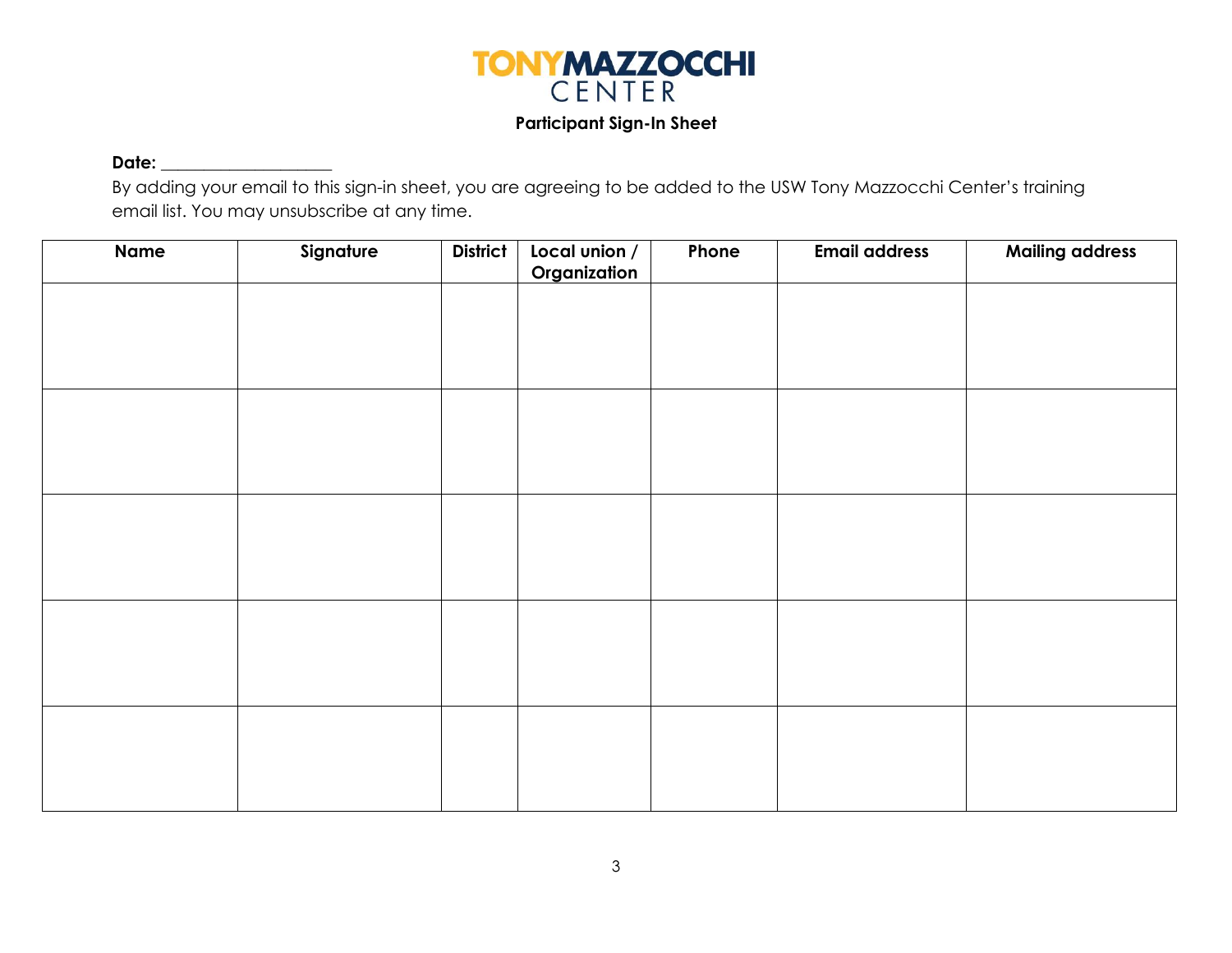

## **Date:** \_\_\_\_\_\_\_\_\_\_\_\_\_\_\_\_\_\_\_\_

| <b>Name</b> | Signature | <b>District</b> | Local union /<br>Organization | Phone | <b>Email address</b> | <b>Mailing address</b> |
|-------------|-----------|-----------------|-------------------------------|-------|----------------------|------------------------|
|             |           |                 |                               |       |                      |                        |
|             |           |                 |                               |       |                      |                        |
|             |           |                 |                               |       |                      |                        |
|             |           |                 |                               |       |                      |                        |
|             |           |                 |                               |       |                      |                        |
|             |           |                 |                               |       |                      |                        |
|             |           |                 |                               |       |                      |                        |
|             |           |                 |                               |       |                      |                        |
|             |           |                 |                               |       |                      |                        |
|             |           |                 |                               |       |                      |                        |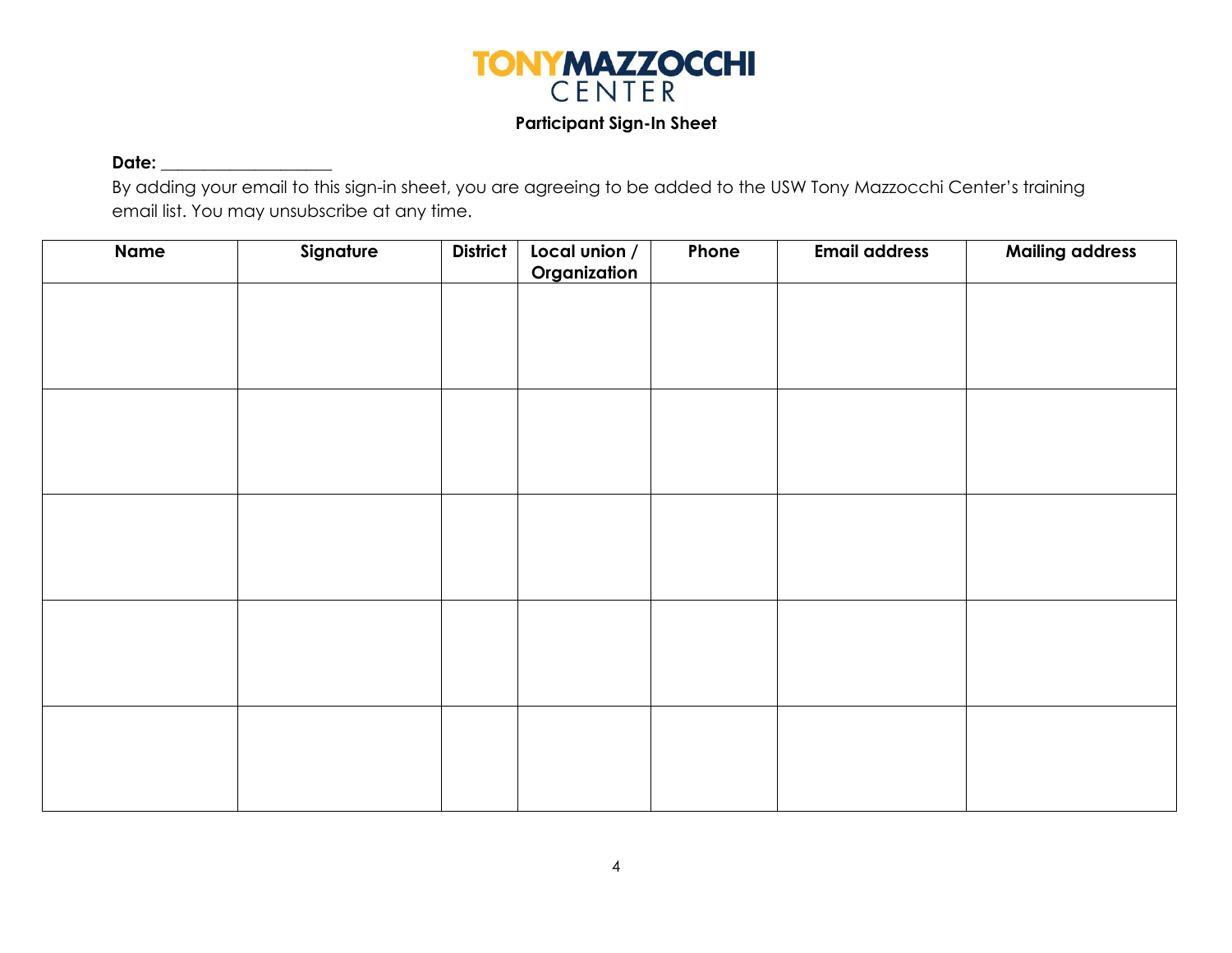

## **Date:** \_\_\_\_\_\_\_\_\_\_\_\_\_\_\_\_\_\_\_\_

| <b>Name</b> | Signature | <b>District</b> | Local union /<br>Organization | Phone | <b>Email address</b> | <b>Mailing address</b> |
|-------------|-----------|-----------------|-------------------------------|-------|----------------------|------------------------|
|             |           |                 |                               |       |                      |                        |
|             |           |                 |                               |       |                      |                        |
|             |           |                 |                               |       |                      |                        |
|             |           |                 |                               |       |                      |                        |
|             |           |                 |                               |       |                      |                        |
|             |           |                 |                               |       |                      |                        |
|             |           |                 |                               |       |                      |                        |
|             |           |                 |                               |       |                      |                        |
|             |           |                 |                               |       |                      |                        |
|             |           |                 |                               |       |                      |                        |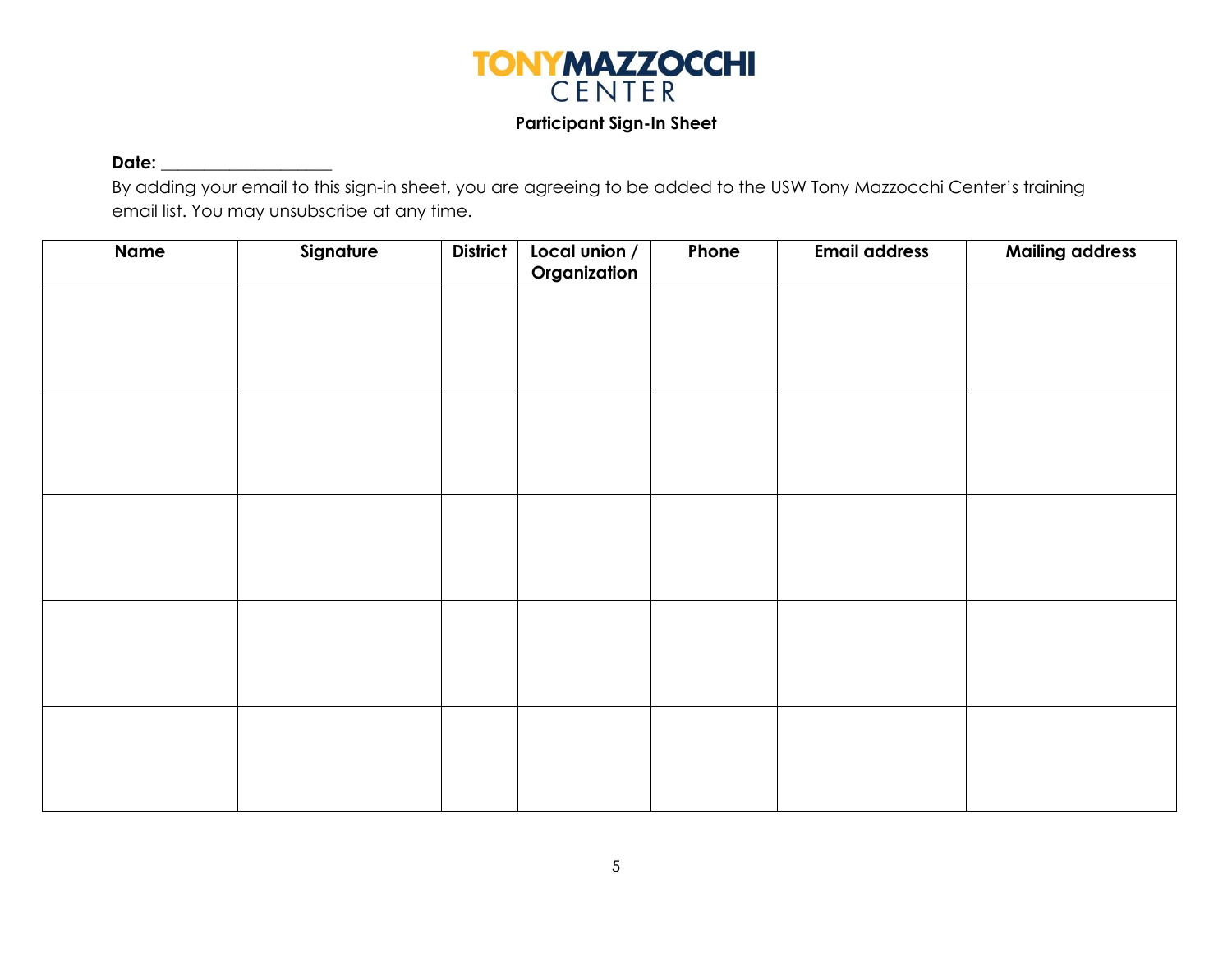

## **Date:** \_\_\_\_\_\_\_\_\_\_\_\_\_\_\_\_\_\_\_\_

| <b>Name</b> | Signature | <b>District</b> | Local union /<br>Organization | Phone | <b>Email address</b> | <b>Mailing address</b> |
|-------------|-----------|-----------------|-------------------------------|-------|----------------------|------------------------|
|             |           |                 |                               |       |                      |                        |
|             |           |                 |                               |       |                      |                        |
|             |           |                 |                               |       |                      |                        |
|             |           |                 |                               |       |                      |                        |
|             |           |                 |                               |       |                      |                        |
|             |           |                 |                               |       |                      |                        |
|             |           |                 |                               |       |                      |                        |
|             |           |                 |                               |       |                      |                        |
|             |           |                 |                               |       |                      |                        |
|             |           |                 |                               |       |                      |                        |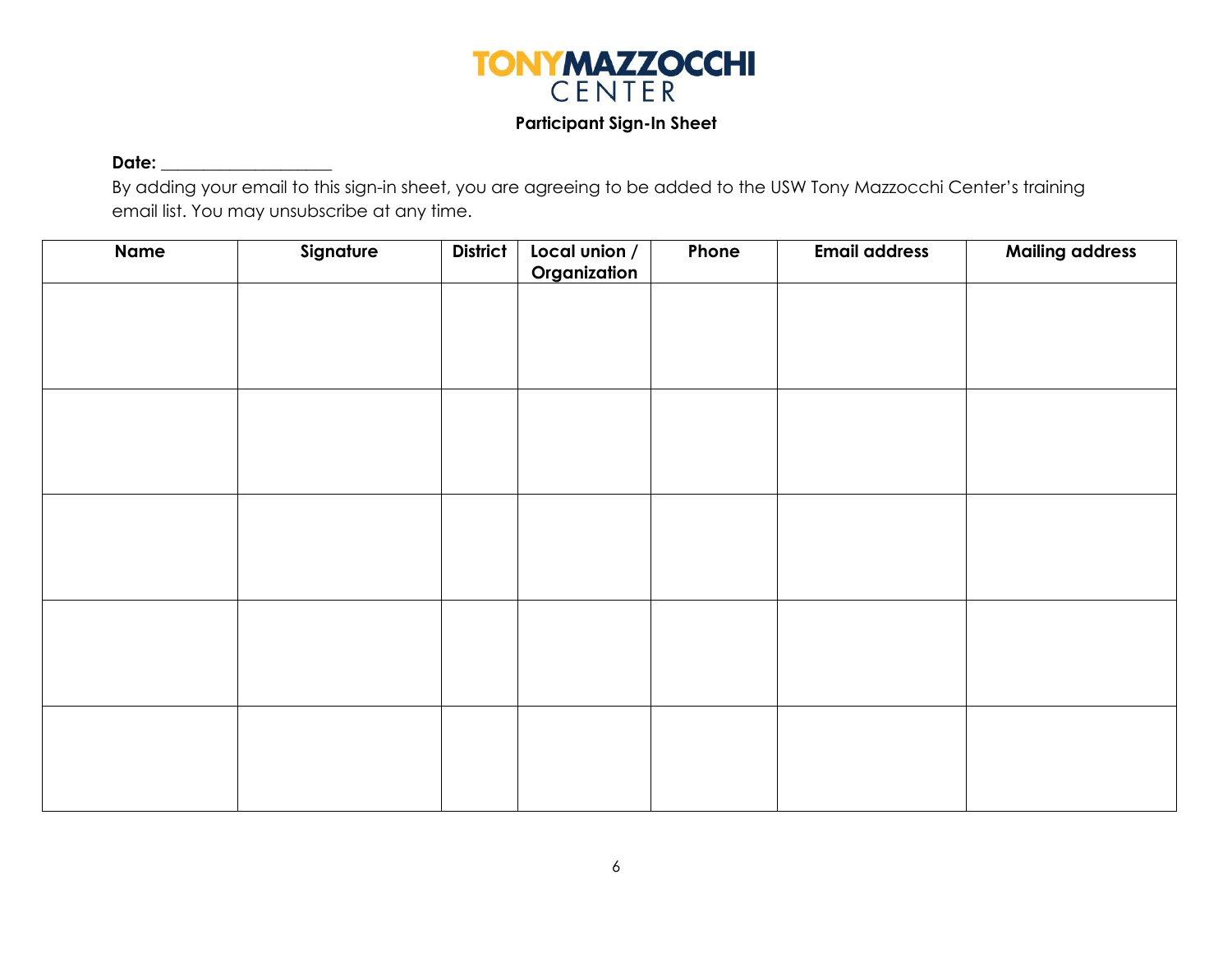

## **Date:** \_\_\_\_\_\_\_\_\_\_\_\_\_\_\_\_\_\_\_\_

| <b>Name</b> | Signature | <b>District</b> | Local union /<br>Organization | Phone | <b>Email address</b> | <b>Mailing address</b> |
|-------------|-----------|-----------------|-------------------------------|-------|----------------------|------------------------|
|             |           |                 |                               |       |                      |                        |
|             |           |                 |                               |       |                      |                        |
|             |           |                 |                               |       |                      |                        |
|             |           |                 |                               |       |                      |                        |
|             |           |                 |                               |       |                      |                        |
|             |           |                 |                               |       |                      |                        |
|             |           |                 |                               |       |                      |                        |
|             |           |                 |                               |       |                      |                        |
|             |           |                 |                               |       |                      |                        |
|             |           |                 |                               |       |                      |                        |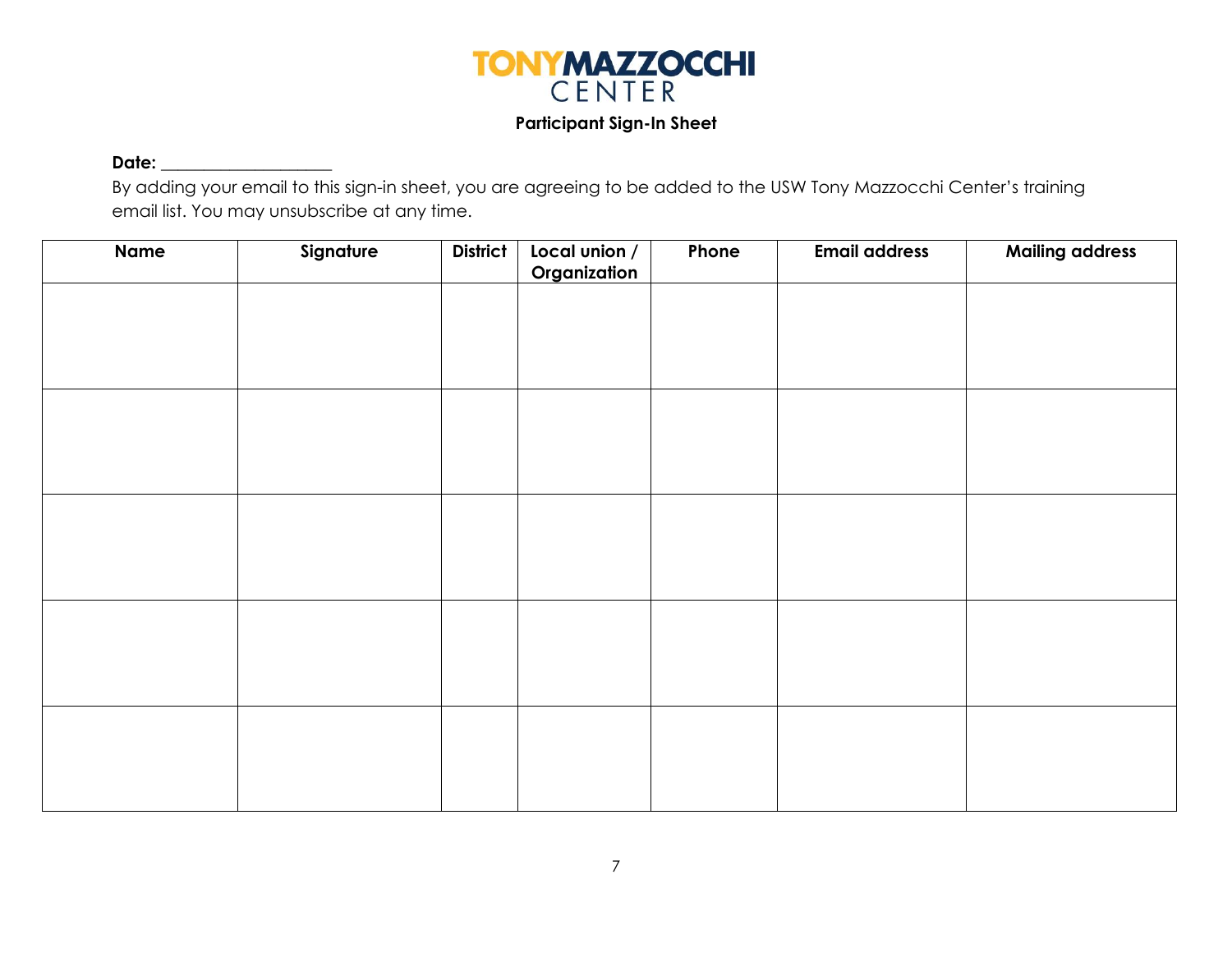

## **Date:** \_\_\_\_\_\_\_\_\_\_\_\_\_\_\_\_\_\_\_\_

| <b>Name</b> | Signature | <b>District</b> | Local union /<br>Organization | Phone | <b>Email address</b> | <b>Mailing address</b> |
|-------------|-----------|-----------------|-------------------------------|-------|----------------------|------------------------|
|             |           |                 |                               |       |                      |                        |
|             |           |                 |                               |       |                      |                        |
|             |           |                 |                               |       |                      |                        |
|             |           |                 |                               |       |                      |                        |
|             |           |                 |                               |       |                      |                        |
|             |           |                 |                               |       |                      |                        |
|             |           |                 |                               |       |                      |                        |
|             |           |                 |                               |       |                      |                        |
|             |           |                 |                               |       |                      |                        |
|             |           |                 |                               |       |                      |                        |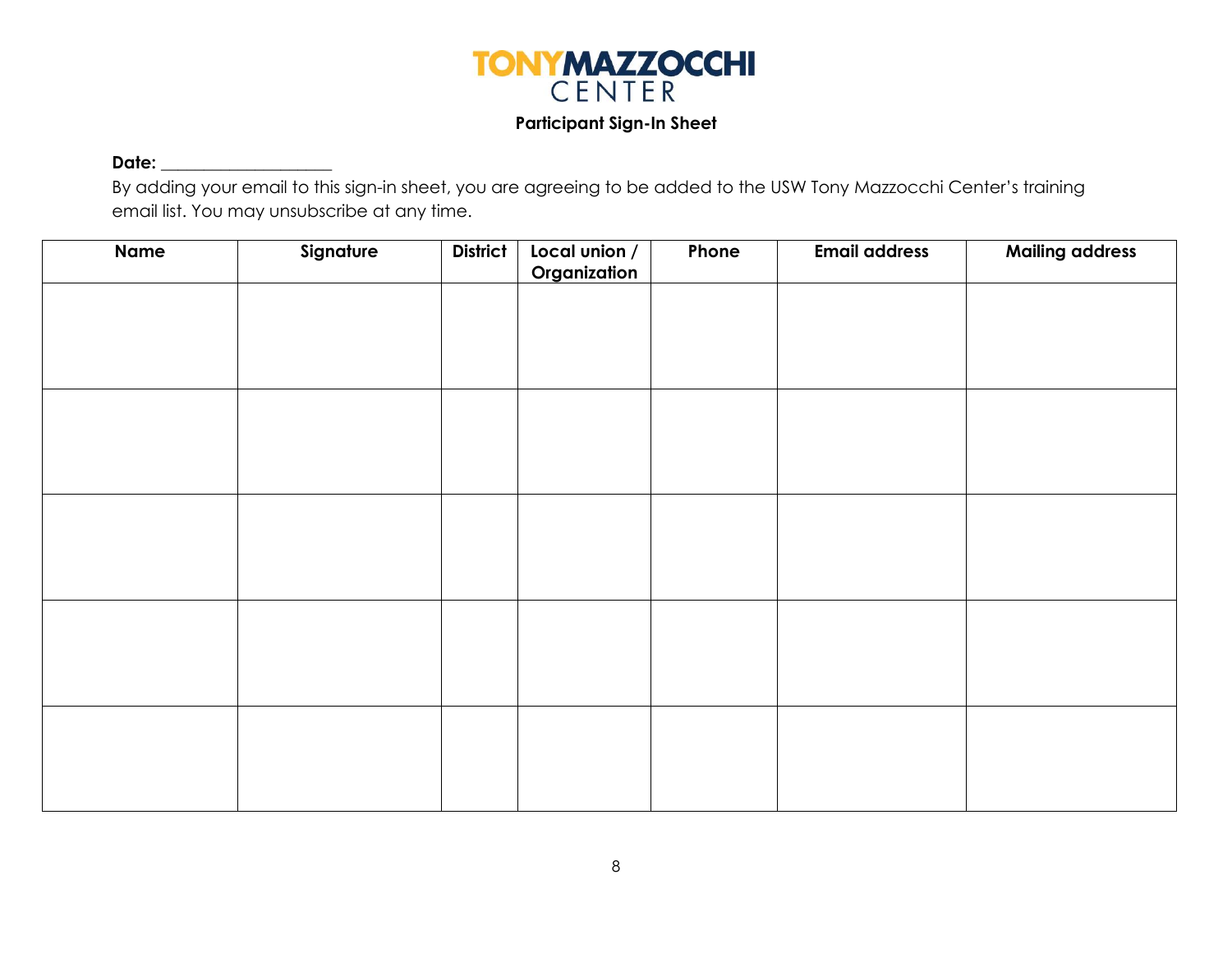

## **Date:** \_\_\_\_\_\_\_\_\_\_\_\_\_\_\_\_\_\_\_\_

| <b>Name</b> | Signature | <b>District</b> | Local union /<br>Organization | Phone | <b>Email address</b> | <b>Mailing address</b> |
|-------------|-----------|-----------------|-------------------------------|-------|----------------------|------------------------|
|             |           |                 |                               |       |                      |                        |
|             |           |                 |                               |       |                      |                        |
|             |           |                 |                               |       |                      |                        |
|             |           |                 |                               |       |                      |                        |
|             |           |                 |                               |       |                      |                        |
|             |           |                 |                               |       |                      |                        |
|             |           |                 |                               |       |                      |                        |
|             |           |                 |                               |       |                      |                        |
|             |           |                 |                               |       |                      |                        |
|             |           |                 |                               |       |                      |                        |